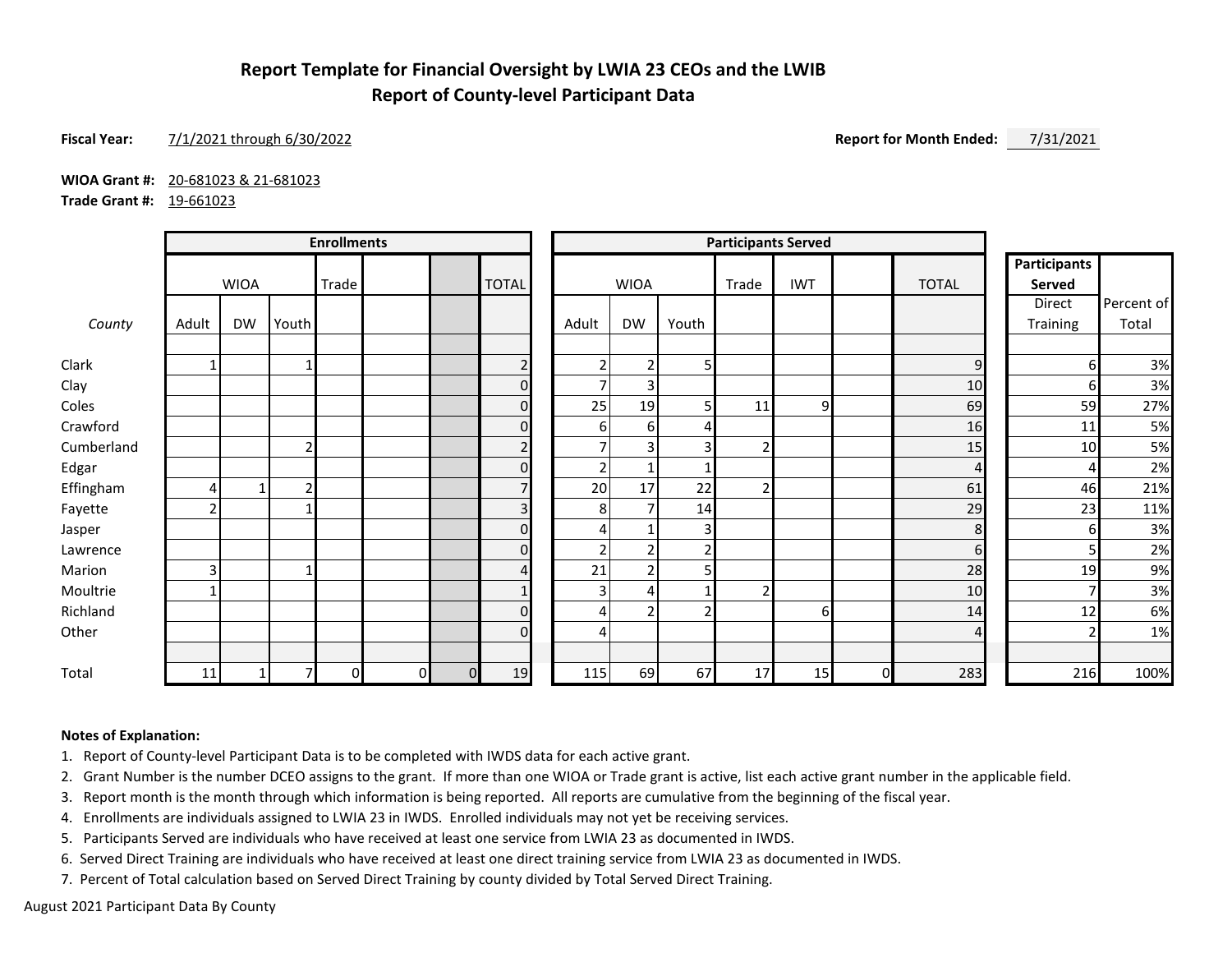# **LWIA 23 CEO and LWIB Financial Oversight Report of County-level Participant Direct Training Expenditures**

**Fiscal Year:** 07/01/2021 through 06/30/2022 **Report for Month Ended:** 7/31/2021

|            |              |              |                                      |              |             | $20 - 681023$ |          |                        |            |
|------------|--------------|--------------|--------------------------------------|--------------|-------------|---------------|----------|------------------------|------------|
|            |              |              | WIOA Formula - 20-681023 / 21-681023 |              | 19-661023   | 21-681023     |          |                        |            |
|            |              |              |                                      |              |             | Incumbent     |          |                        |            |
|            |              |              | Youth In                             | Youth Out of |             | Worker        |          |                        | Percent of |
| County     | Adult        | <b>DW</b>    | School                               | School       | Trade       | Training      |          | <b>Total By County</b> | Total      |
| Clark      | 546          |              | 541                                  |              |             |               | \$       | 1,087                  | 2%         |
| Clay       | 3,540        | 180          |                                      |              |             |               | \$       | 3,720                  | 7%         |
| Coles      | 3,070        | 2,704        | 262                                  | 124          | 1,173       |               | \$       | 7,334                  | 13%        |
| Crawford   | 3,076        | 3,692        | 4,787                                | 119          |             |               | \$       | 11,674                 | 21%        |
| Cumberland | 259          |              |                                      |              |             |               | \$       | 259                    | 0%         |
| Edgar      |              |              |                                      | 997          |             |               | \$       | 997                    | 2%         |
| Effingham  | 2,168        | 970          | 7,496                                | 1,097        | 15          |               | \$       | 11,747                 | 21%        |
| Fayette    | $-1,140$     | 416          | 1,407                                | 2,675        |             |               | \$       | 3,358                  | 6%         |
| Jasper     | 1,485        | 406          | 94                                   |              |             |               | \$       | 1,985                  | 4%         |
| Lawrence   | 2,689        | 45           |                                      |              |             |               | \$       | 2,734                  | 5%         |
| Marion     | 144          | 770          |                                      | 428          |             |               | \$       | 1,342                  | 2%         |
| Moultrie   |              | 3,007        | 379                                  |              |             |               | \$       | 3,386                  | 6%         |
| Richland   | 2,485        |              | 1,676                                | 755          |             |               | \$       | 4,916                  | 9%         |
| Other      | 1,952        |              |                                      |              |             |               | \$       | 1,952                  | 3%         |
|            |              |              |                                      |              |             |               |          |                        |            |
| Total      | \$<br>20,275 | \$<br>12,190 | \$ ا<br>16,641                       | \$<br>6,195  | \$<br>1,189 | \$            | \$<br>\$ | 56,489                 | 100%       |

## **Notes of Explanation:**

1. Report of County-level Participant Direct Training Expenditures is to be completed with CEFS expenditure data for each active grant.

2. Report month is the month through which information is being reported. All reports are cumulative from the beginning of the fiscal year.

3. Total by County is the cumulative amount of direct training expenditures by county.

4. Percent of Total calculation based on Total by County divided by total direct training expenditures.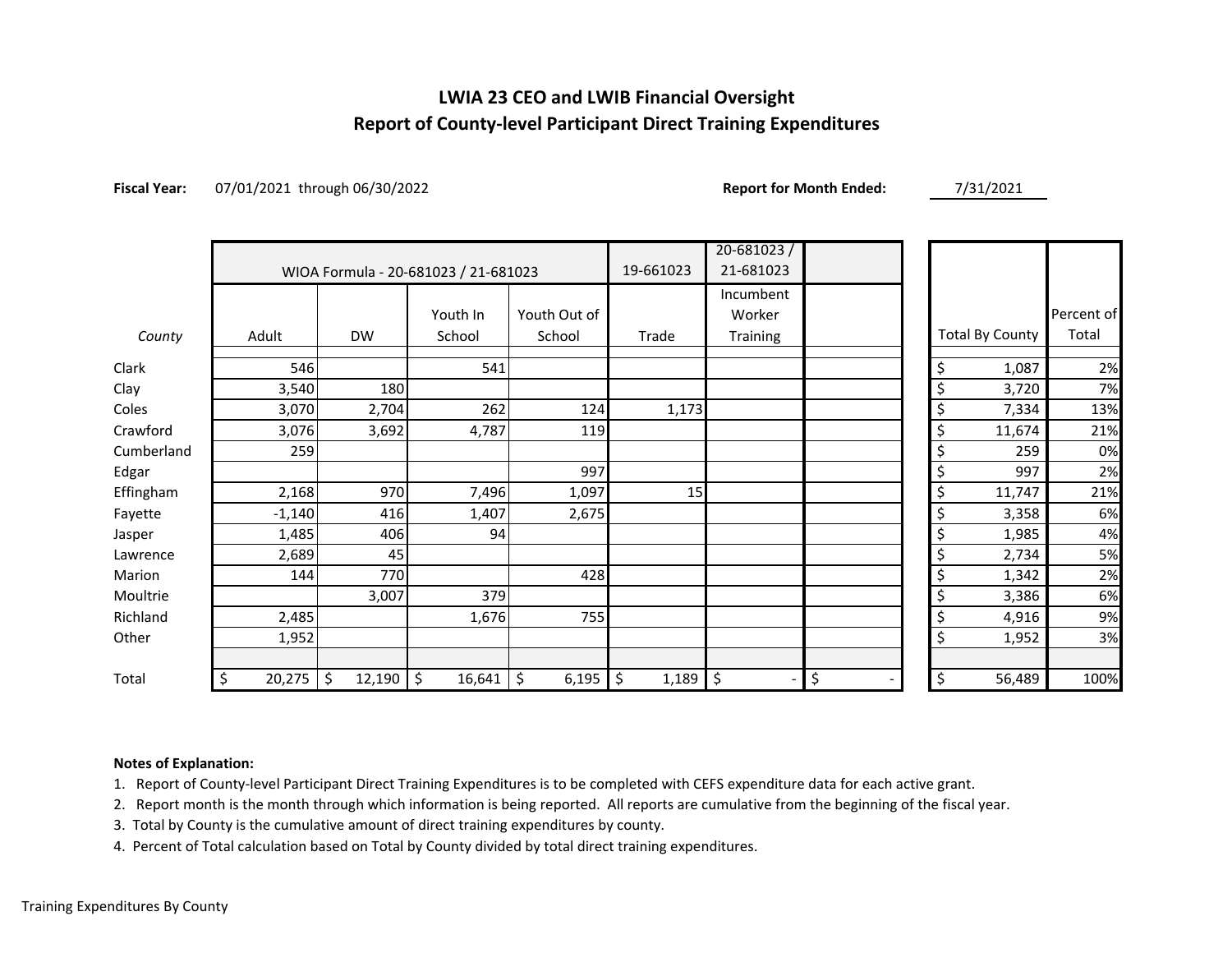# **LWIA 23 CEO and LWIB Financial Oversight Key Metrics for Financial Oversight of WIOA Formula Grants**

| <b>WIOA Grant Numbers:</b>      | 20-681023 / 21-681023                    |              | 7/31/2021                   |                               |                          |
|---------------------------------|------------------------------------------|--------------|-----------------------------|-------------------------------|--------------------------|
|                                 |                                          |              |                             | <b>Status</b>                 |                          |
| Metric                          | <b>Standard</b>                          | <b>Adult</b> | <b>Dislocated</b><br>Worker | Youth $-$ In<br><b>School</b> | Youth – Out<br>of School |
| Obligations - Year 1 20-681023  | $80\%$ by June $30th$ - see note 8 below | $F***$       | M                           | $F***$                        | $F***$                   |
| Obligations - Year 2 20-681023  | 100% by June $30^{\text{th}}$            | MG           | MG                          | N                             | N                        |
| Obligations - Year 1 21-681023  | $80\%$ by June $30th$                    | N            | N                           | N                             | N                        |
| Obligations - Year 2 21-681023  | 100% by June $30th$                      | MG           | MG                          | N                             | N                        |
| <b>Direct Training Expenses</b> | 50% of total expenditures                | N            | N                           |                               |                          |
| Youth - In School 20-681023     | Not more than 50% of youth budget        |              |                             | MG                            |                          |
| Youth - In School 21-681023     | Not more than 25% of youth budget        |              |                             | N                             |                          |
| Youth $-20-681023$              | Minimum 20% for work experience          |              |                             | MG                            |                          |
| Youth $-21-681023$              | Minimum 20% for work experience          |              |                             | N                             |                          |

## **Notes of Explanation:**

- 1. A key metrics report is to be completed for the active formula grants.
- 2. The grant number is the number DCEO assigns to the grant.

3. Report month is the month through which information is being reported. All reports are cumulative from the beginning of the grant period and should tie to entries made on the Grant Reporting System (GRS). GRS entries for the report month are required to be made within 20 days of the end of the previous month.

4. As shown, some metrics apply separate standards for each of the two years for which formula grant funding is available.

5. The budget and expenses for grant amounts allocated for administration costs are not included in the calculation of the obligations metrics. The Year 1 obligations measure is prorated to reflect cumulative minimum obligations of 6.67% per month (i.e., 80% divided by 12).

6. The direct training expenses metric applies to adults and dislocated workers only and is calculated based on all available funds for the program year, including funds carried in from the previous year.

7. Status indicators are as follows: MG=Meeting; N= Not Meeting; M= Met; F= failed

8. \*\*\*A waiver request regarding the 80% obligation rate for the PY20 funds was approved as long as certain conditions are met, including implementing the action plan and strategies submitted along with recurring communication of progress to DCEO.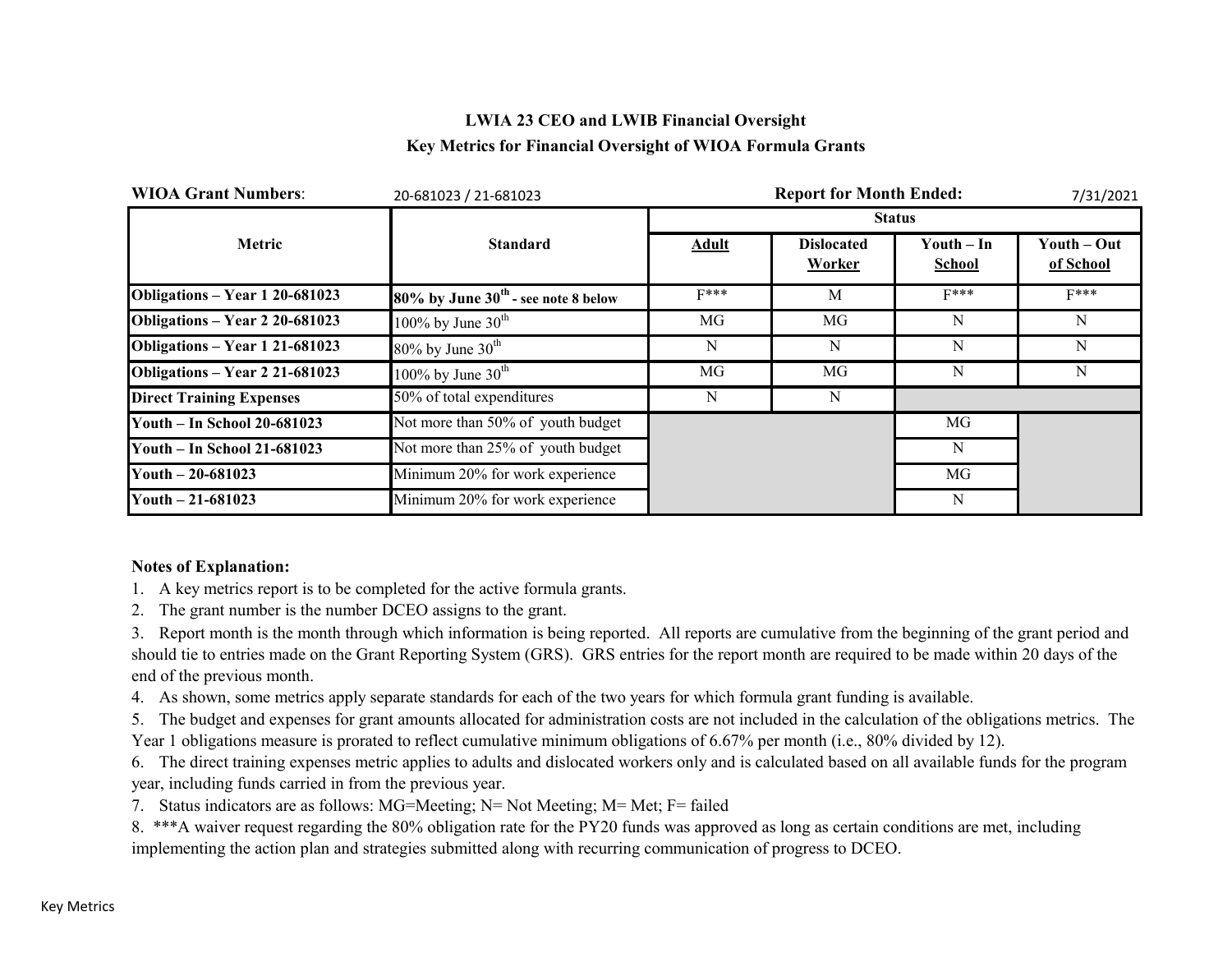# Lake Land College Statement of Expenditures July 2021

(In Whole Numbers)

|                           | Current        | Y-T-D          | <b>PY21</b><br>Annual | Annual<br><b>Budget</b> | %       |
|---------------------------|----------------|----------------|-----------------------|-------------------------|---------|
|                           | <b>Expense</b> | <b>Expense</b> | <b>Budget</b>         | Remaining               | Spent   |
| Expenses                  |                |                |                       |                         |         |
| <b>Salaries</b>           | 15,019         | 15,019         | 181,000               | 165,981                 | 8.3%    |
| <b>Fringe Benefits</b>    | 3,561          | 3,561          | 80,280                | 76,719                  | 4.4%    |
| Travel / Training / Mtgs  | 24             | 24             | 8,000                 | 7,976                   | 0.3%    |
| Contractual               | 0              | 0              | 2,000                 | 2,000                   | $0.0\%$ |
| <b>Facility Costs</b>     | 539            | 539            | 10,000                | 9.461                   | 5.4%    |
| Office / Operations Costs | 9,729          | 9.729          | 77,700                | 67,971                  | 12.5%   |
| <b>Total Expenses</b>     | 28,872         | 28,872         | 358.980               | 330,108                 | 8.0%    |

## Notes of Explanation:

1. Detailed expenditure information is available to the CEOs and LWIB upon request.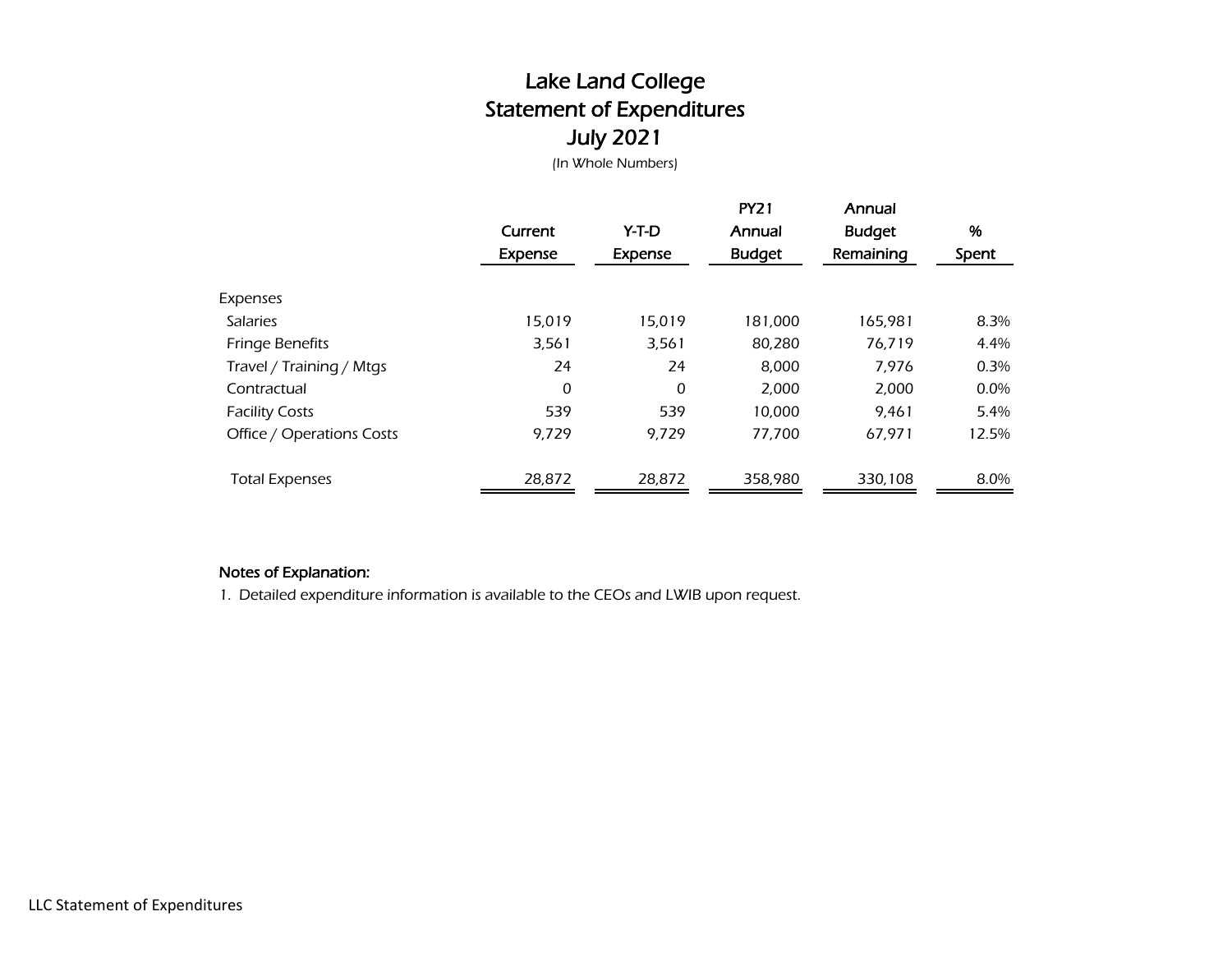# **Report for Financial Oversight by CEOs and LWIB Summary of Financial Activity for Service Providers**

|                               |               |           |          |         | <b>Report for Month Ended:</b> | 7/31/2021 |  |
|-------------------------------|---------------|-----------|----------|---------|--------------------------------|-----------|--|
| <b>Service Provider Name:</b> | <b>CEFS</b>   |           |          |         |                                |           |  |
|                               | <b>Budget</b> |           | Expenses |         | <b>Remaining Balance</b>       |           |  |
| Line Item                     | Amount        | % Total   | Amount   | % Total | Amount                         | % Total   |  |
| Direct Training               | 2,667,970     | 74.8%     | ,184     | 2.5%    | 2,666,786                      | 75.8%     |  |
| All Other                     | 896,645       | 25.2%     | 46,373   | 97.5%   | 850,272                        | 24.2%     |  |
| Total                         | 3,564,615     | $100.0\%$ | 47,557   | 100.0%  | 3,517,058                      | 100.0%    |  |

## **Notes of Explanation:**

1. CEFS is the only service provider in LWIA 23.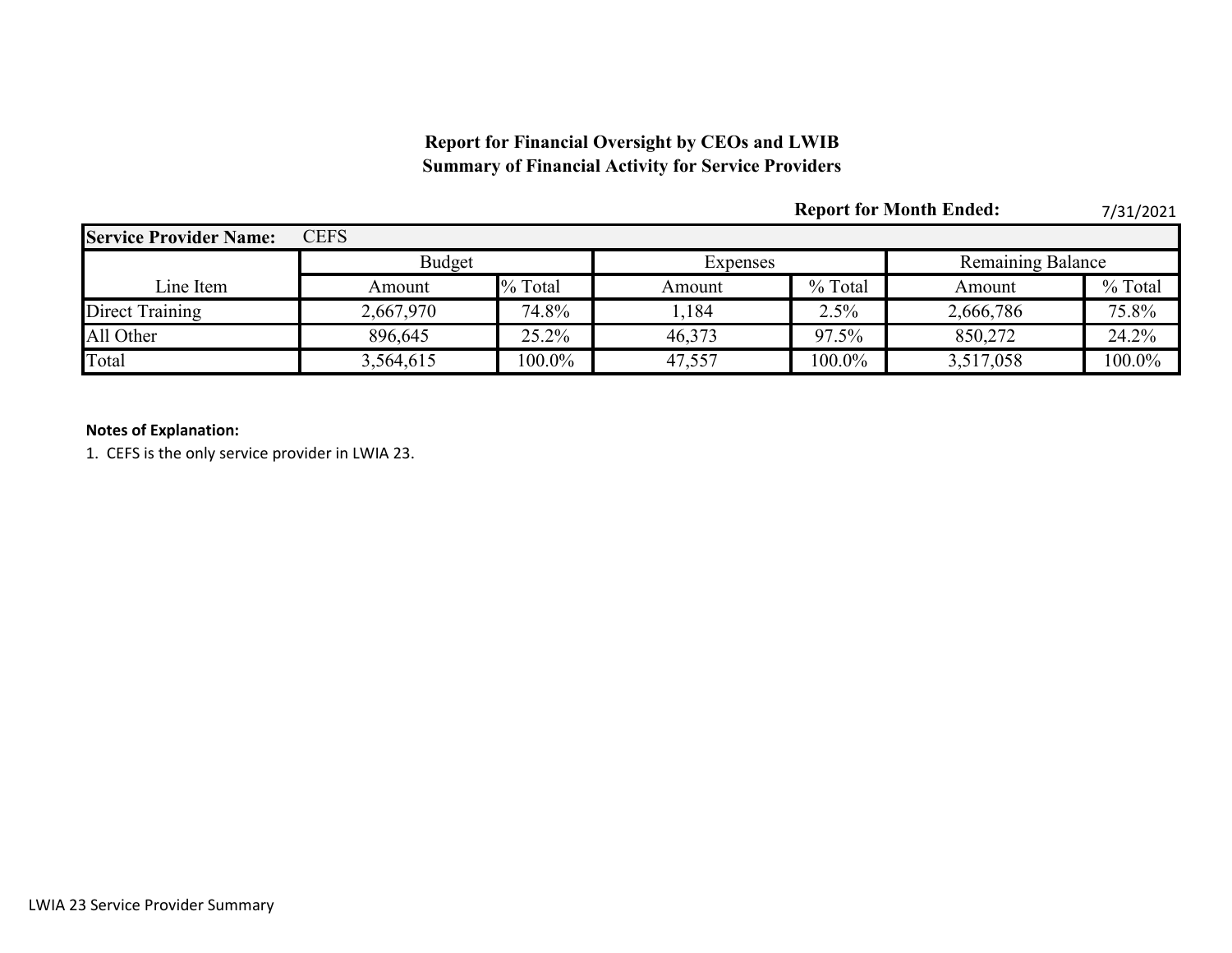## **Report for Financial Oversight by LWIA 23 CEOs and the LWIB Report of Training Provider Expenditures**

| Fiscal Year: 07/01/2021 through 06/30/2022 | <b>Month Ended:</b>                     | 7/31/2021                    |                                  |                          |  |  |
|--------------------------------------------|-----------------------------------------|------------------------------|----------------------------------|--------------------------|--|--|
| <b>Training Provider</b>                   | <b>Current Month</b><br><b>Expenses</b> |                              |                                  | <b>Expenses to Date</b>  |  |  |
| <b>Advanced Healthcare Training</b>        | \$                                      | $\overline{\phantom{0}}$     | \$                               |                          |  |  |
| <b>Barnes &amp; Noble</b>                  | \$                                      | $\blacksquare$               | \$                               | $\blacksquare$           |  |  |
| Capital Area School of Practical Nursing   | \$                                      |                              | \$                               | $\overline{\phantom{a}}$ |  |  |
| <b>Coding For Success</b>                  | \$                                      |                              | \$                               | $\blacksquare$           |  |  |
| <b>College of Dupage</b>                   | \$                                      |                              | \$                               |                          |  |  |
| Danville Area Community College            | \$                                      |                              | \$                               |                          |  |  |
| <b>Eastern Illinois University</b>         | \$                                      |                              | \$                               |                          |  |  |
| <b>Effingham Academy of Cosmetology</b>    | \$                                      |                              | \$                               |                          |  |  |
| Illinois Eastern Community Colleges        | \$                                      | 13,187.60                    | \$                               | 13,187.60                |  |  |
| Indiana State University                   | \$                                      |                              | \$                               |                          |  |  |
| <b>IUPUI</b>                               | \$                                      |                              | \$                               |                          |  |  |
| Ivy Tech Community College                 | $\overline{\$}$                         |                              | \$                               |                          |  |  |
| Janice Gebke RN                            | $\overline{\$}$                         |                              | \$                               | $\overline{\phantom{a}}$ |  |  |
| John A. Logan College                      | \$                                      |                              | \$                               |                          |  |  |
| Kaskaskia College                          | $\overline{\$}$                         | 1,996.86                     | $\overline{\$}$                  | 1,996.86                 |  |  |
| Lake Land College                          | $\overline{\$}$                         | 1,476.70                     | $\overline{\boldsymbol{\theta}}$ | 1,476.70                 |  |  |
| Lakeview College of Nursing                | $\overline{\mathcal{S}}$                |                              | \$                               |                          |  |  |
| <b>Lincoln Land Community College</b>      | $\overline{\$}$                         |                              | \$                               |                          |  |  |
| <b>Lincoln Trail College</b>               | \$                                      |                              | \$                               |                          |  |  |
| <b>Milikin University</b>                  | \$                                      |                              | \$                               |                          |  |  |
| <b>National Pipe Trades</b>                | $\overline{\$}$                         |                              | $\overline{\$}$                  |                          |  |  |
| <b>Parkland College</b>                    | $\overline{\$}$                         | 1,528.50                     | $\overline{\$}$                  | 1,528.50                 |  |  |
| <b>Premier CDL Training</b>                | $\overline{\mathcal{S}}$                |                              | \$                               |                          |  |  |
| <b>Rend Lake College</b>                   | $\overline{\$}$                         |                              | \$                               |                          |  |  |
| <b>Richland Community College</b>          | $\overline{\$}$                         | $\qquad \qquad \blacksquare$ | $\overline{\$}$                  | $\frac{1}{2}$            |  |  |
| Southern Illinois University - Carbondale  | $\overline{\$}$                         |                              | \$                               | $\blacksquare$           |  |  |
| Southern Illinois Book and Supply          | \$                                      | $\blacksquare$               | \$                               | $\blacksquare$           |  |  |
| Southwestern Illinois College              | $\overline{\boldsymbol{\mathsf{s}}}$    |                              | \$                               |                          |  |  |
| <b>Truck Driver Institute</b>              | $\overline{\$}$                         |                              | \$                               |                          |  |  |
| University of Illinois - Springfield       | $\overline{\$}$                         |                              | \$                               |                          |  |  |
| <b>Vincennes University</b>                | \$                                      |                              | \$                               |                          |  |  |
| <b>Notes of Explanation:</b>               |                                         | Total \$                     |                                  | 18,189.66                |  |  |



1) All training providers with expenses charged to an LWIA 23 grant during the fiscal year are listed.

2) Training providers generally invoice by semester.